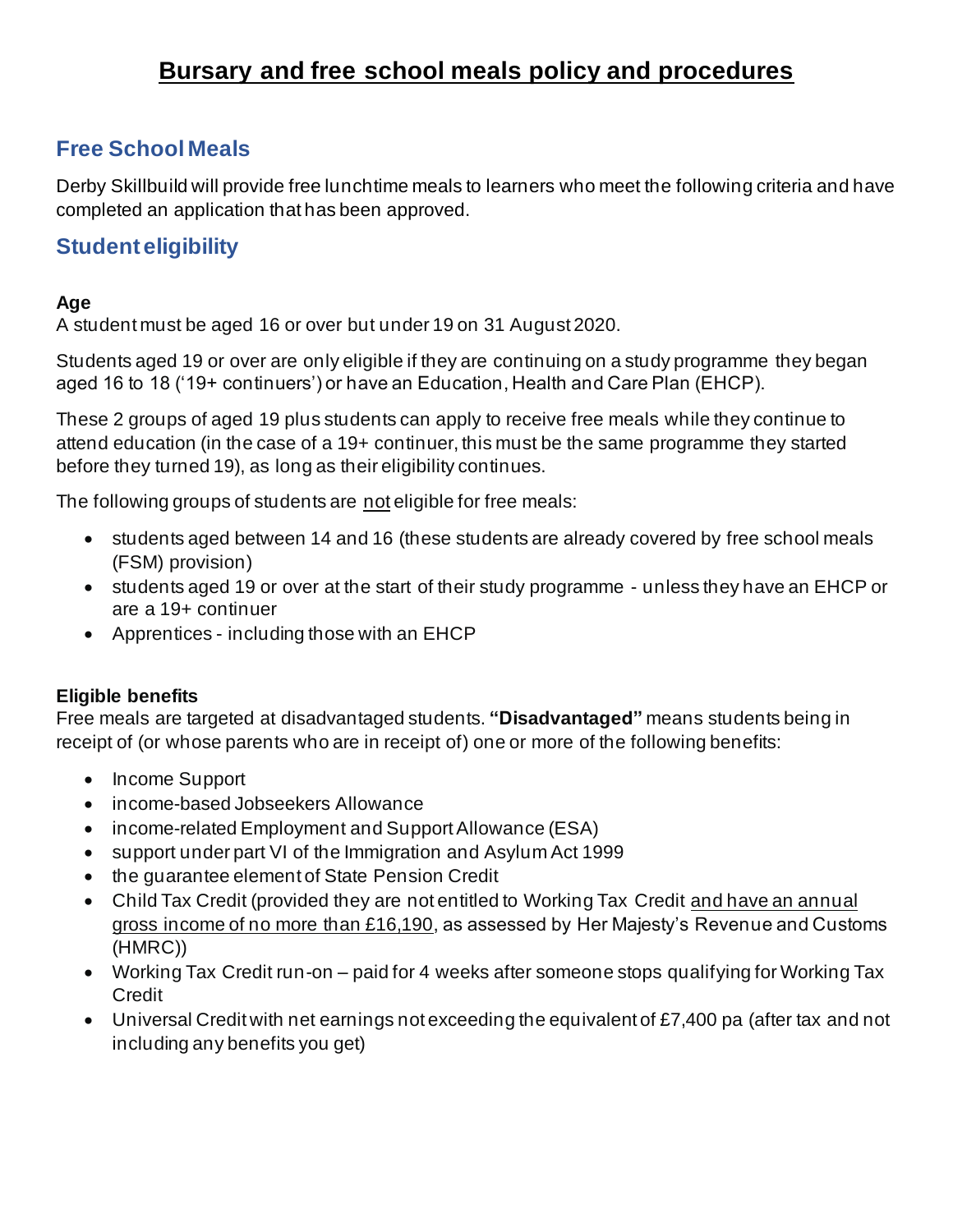A student is only eligible to receive a free meal when they, or a responsible adult on their behalf, have made a successful application to the institution where they are enrolled.

Working Tax Credit is not a qualifying benefit for free meals, and a parent or student in receipt of Working Tax Credits is not entitled to a free meal.

Qualifying benefits do include the Working Tax Credit 'run-on' which is paid for four weeks after you stop qualifying for Working Tax Credit.

Any student who is in receipt of (or whose parents who are in receipt of) Universal Credit must have a net earned annual income of no more than £7,400 in order to be eligible for free meals.

Proof of any of the above will need to be provided in the form of a letter either the learner or the parent/carer has received from the DWP (Department of Work & Pensions) or HMRC (Her Majesty's Revenue and Customs)

## **Bursary**

### **Student Eligibility**

### **Age**

A student must be aged 16 or over but under 19 at 31 August 2020 to be eligible.

Students aged 19 or over are only eligible if they are continuing on a study programme they began aged 16 to 18 ('19+ continuers') or have an Education, Health and Care Plan (EHCP).

These 2 groups of aged 19+ students can receive a discretionary bursary wh ile they continue to attend education (in the case of a 19+ continuer, this must be the same programme they started before they turned 19), as long as their eligibility continues and their institution considers they need the support to continue their participation.

Derby Skillbuild will only award bursaries to students aged 16 or over.

Students aged 14 to 16 who are attending college as part of their key stage 4 programme cannot apply for a bursary.

Derby Skillbuild operates 2 different types of Bursary.

Neither bursary exists to supplement a learners/parent/carers living costs; a bursary's function is to overcome barriers to participation only.

Any bursary award can be withdrawn if a learner does not attend regularly or their behaviour falls outside of the Derby Skillbuild 'Punctilio' agreed by learners at induction.